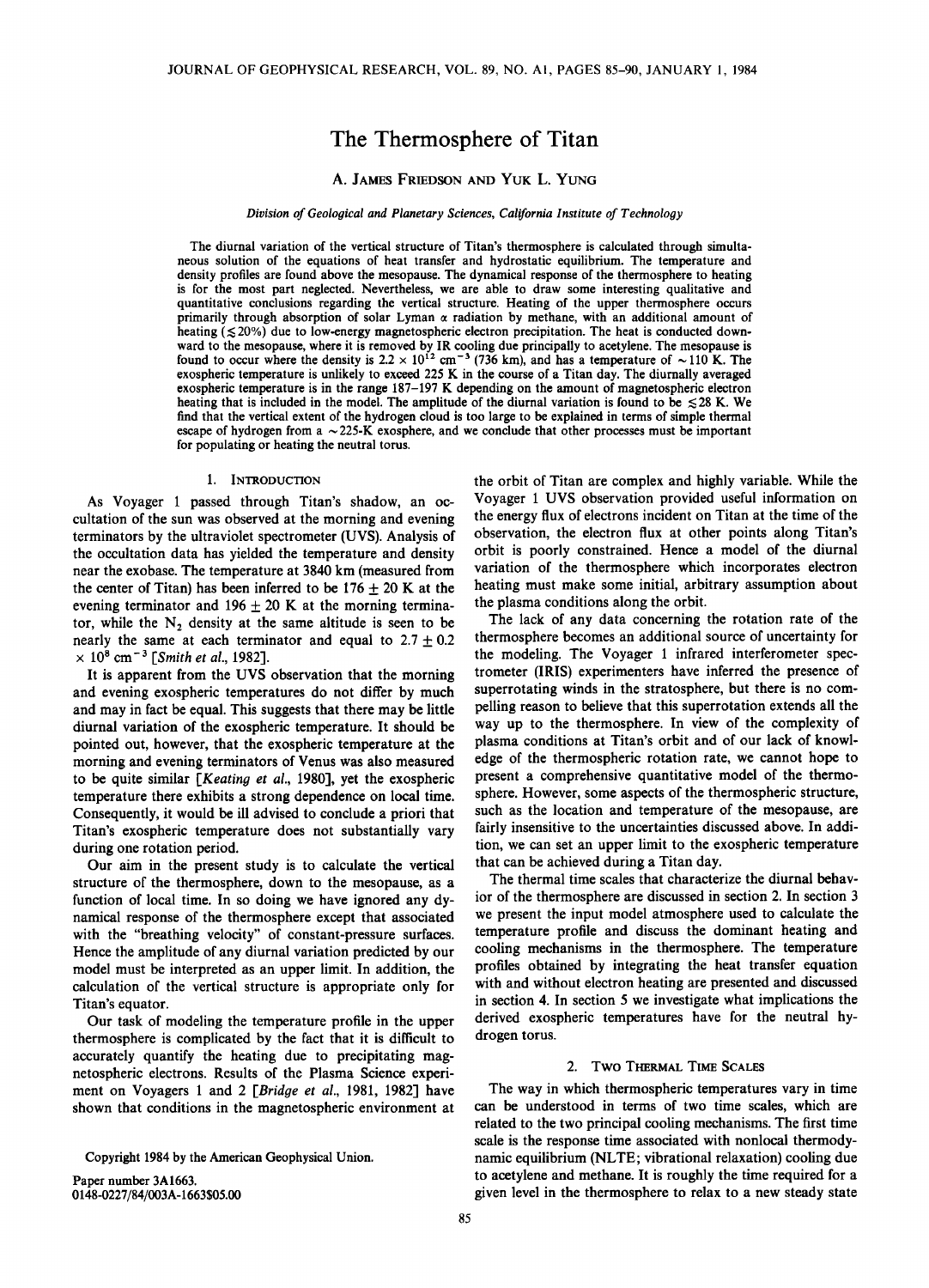

Fig. 1. Altitude profiles of  $N_2$ , CH<sub>4</sub>, and  $C_2H_2$  chosen as initial **input for model calculations. These profiles are recalculated simultaneously with the temperature profile.** 

**in response to a change in the heating, if the only cooling mechanism isNLTE cooling. This response time is given by** 

$$
\tau = \frac{\rho C_P}{(\partial R/\partial T)|_T}
$$
 (1)

where  $\rho$  is the mass density at the level of interest,  $C_{\rho}$  is the specific heat at constant pressure of  $N_2$ ,  $R$  is the total NLTE **cooling rate, and T is the temperature. At all altitudes con**sidered in our models, the response time  $\tau \geq 3$  years. Since the **longest the thermospheric rotation period is likely to be is only 16 days, we may conclude that the temperature profile at any local time is not a steady state profile but contains a good deal of memory of the temperatures at past local times.** 

**The second time scale of interest is simply the conduction relaxation time for the thermosphere above a given altitude level. It is given by** 

$$
\tau_c \sim L^2/\kappa
$$

where L is a characteristic scale length of the system and  $\kappa$  is **the effective heat diffusivity. It is not immediately clear how to**  choose  $L$  and  $\kappa$  for an inhomogeneous medium, but it is natu**ral to choose L to be equal to the scale height at a given**  altitude and to choose  $\kappa$  to be the heat diffusivity there. The time scale  $\tau_c$  is then roughly the time required for conduction **to bring the atmosphere above the altitude of inte est into equilibrium with the lower layers.** 

**We may estimate the density of the level where the conduction relaxation time is comparable to the thermospheric rotation period. It is given by** 

$$
n \cong P k/m C_P H^2 \tag{2}
$$

**where n is the number density, P the thermospheric rotation**  period, k the heat conductivity of  $N_2$ , m the mass of an  $N_2$ **molecule, and H the local scale height. If P is taken to be 16**  days (corresponding to rigid corotation), then  $n \sim 8 \times 10^{10}$  $cm^{-3}$ , corresponding to an altitude of  $\sim 860$  km above the **surface. Therefore we expect very little diurnal variation of the temperature below this altitude. The amplitude of the diurnal variation need not be small above this level. In our numerical calculations, we find that the actual level where the diurnal**  amplitude is  $\sim$  5 K lies at  $n \approx$  5  $\times$  10<sup>10</sup> cm<sup>-3</sup>, which tends to **support the scaling arguments used here.** 

#### **3. MODEL**

**For our model of the thermosphere we use the results of the UVS solar occultation experiment, as reported by Smith et al. [1982], together with the photochemical model produced by Yung et al. [1982]. Only three constituents of the upper atmo**sphere are important to the energy balance:  $N_2$ ,  $CH_4$ , and **C2H 2. The mixing ratio of methane is taken to be 8% near the**  exobase and falls off to  $\sim$ 3% in the lower thermosphere. The **acetylene mixing ratio drops from a value of 2% near the**  exobase to only 0.2% in the lower thermosphere, in accord**ance with the best fit model presented by Smith et al. The initial input altitude profiles of these constituents are shown in Figure 1.** 

**Two sources of energy are available to heat the thermosphere' solar energy and energetic magnetospheric electrons [Strobel and Shemansky, 1982]. The solar flux used in our model is taken from Mount and Rottman [1981]. The flux in**  Lyman  $\alpha$  incident on Titan is  $5.5 \times 10^9$  photons cm<sup>-2</sup> s<sup>-1</sup>. **The bulk of the solar heating occurs through absorption of**  Lyman  $\alpha$  by methane. Acetylene also contributes to the heat**ing through its absorption at wavelengths less than 2000 Although nitrogen is an order of magnitude more abundant**  than methane, it only absorbs at wavelengths shortward of 1000 Å, where the solar flux is low. Hence it contributes only  $\sim$  10% to the solar heating.

Methane is dissociated at Lyman  $\alpha$  via three channels **[Slanger, 1982]'** 

$$
CH_4 + hv \rightarrow {}^{1}CH_2 + H_2
$$
 40%  
CH<sub>4</sub> + hv \rightarrow CH<sub>2</sub> + 2H 50%  
CH<sub>4</sub> + hv \rightarrow CH + H<sub>2</sub> + H 8%

The heating efficiency due to CH<sub>4</sub> absorption is calculated for **each channel separately, and the weighted average over the channels is then taken to yield a mean heating efficiency. In each channel, the kinetic energy of the dissociation fragments**  as well as 50% of the  $CH<sub>2</sub>$  (or CH) recombination energy contributes to the local heating. Once the <sup>1</sup>CH<sub>2</sub> radical is formed, it is rapidly quenched in collisions with  $N<sub>2</sub>$  to  $<sup>3</sup>CH<sub>2</sub>$ .</sup> Subsequently, two <sup>3</sup>CH<sub>2</sub> radicals combine to produce  $C_2H_2$ and H<sub>2</sub> [*Yung et al.*, 1982]. Since  $C_2H_2$  is chemically stable in **the thermosphere, the reaction sequence terminates at this point. This set of reactions releases 2.8 eV of heat, and we include 50% of this recombination energy, or 1.4 eV, with the kinetic energy of the dissociation fragments when the heating efficiency is calculated. The recombination energy of H, however, does not contribute to the local heating, as H is slow to react compared with the transport time scale. The average heating efficiency over the three methane channels is found to**  be  $0.35$  at Lyman  $\alpha$ . It varies from a maximum of  $0.47$  at  $1000$ Å to 0.32 at 1300 Å. A similar analysis done for acetylene **yields a mean heating efficiency of 0.45 between 1300 and 2000 A.** 

**The solar heating is given by** 

$$
H(r, \theta) = \sum_{i} n_i(r) \int d\lambda \ \varepsilon_i(\lambda) \ \sigma_i(\lambda) F_{\infty}(\lambda) \ e^{-\tau(r, \lambda) \chi(\theta)} \qquad (3)
$$

where r is the radial distance from Titan's center;  $n_i$  is the concentration,  $\varepsilon_i$  the heating efficiency, and  $\sigma_i$  the absorption cross section for constituent *i*;  $F_{\infty}(\lambda)$  is the incident solar flux per unit wavelength;  $\tau$  is the total normal optical depth; and  $\chi(\theta)$  is the Chapman function for solar zenith angle  $\theta$ . The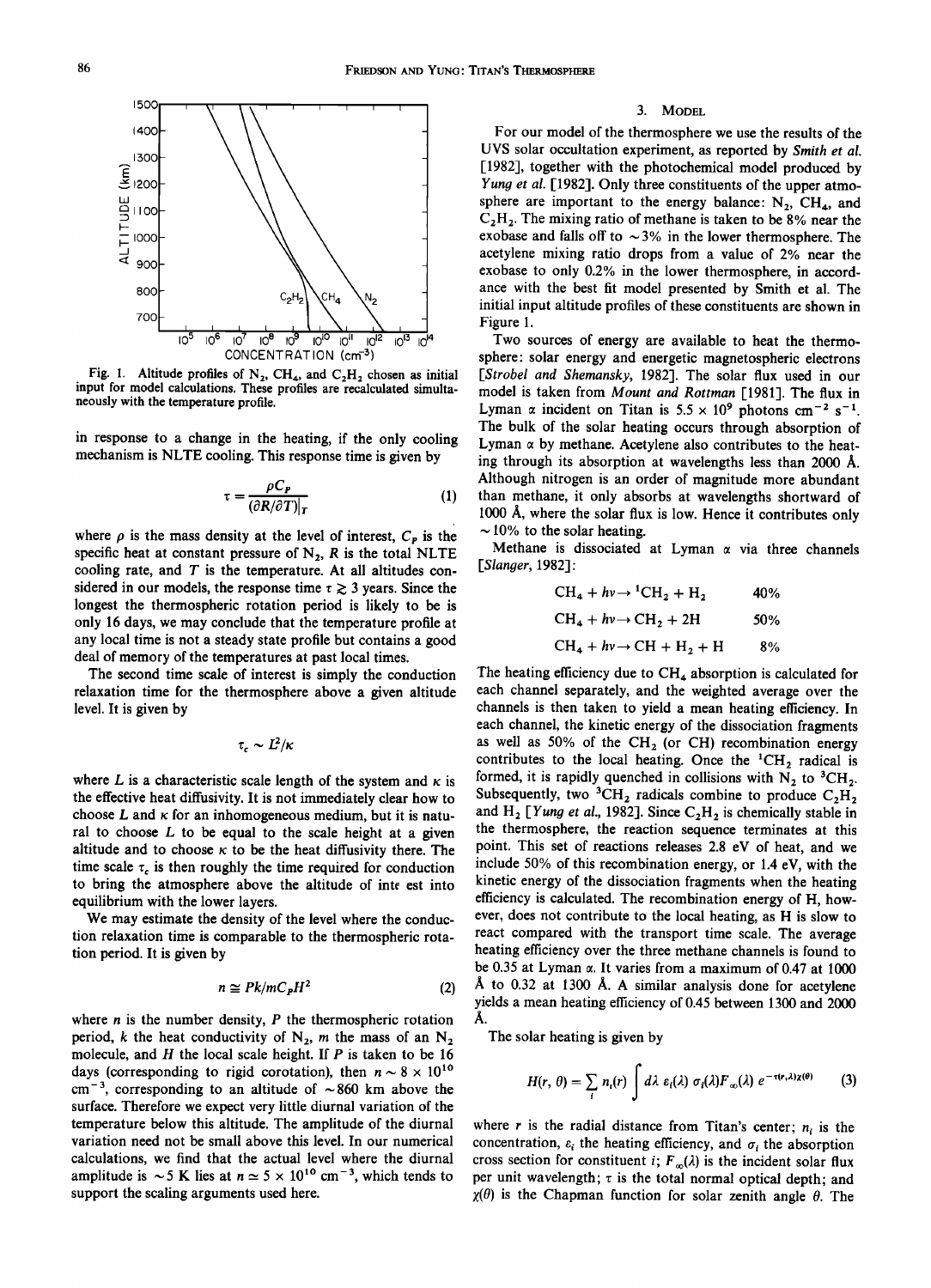

Fig. 2. Solar heating profile for solar zenith angle of 60°.

integration over wavelength is performed between 50 Å and **2000 A.** 

**Another energy source for heating the thermosphere is**  derived from electron impact on N<sub>2</sub>. Some features of Titan's **EUV emission spectra obtained during the Voyager 1 encounter suggest that some of the emission originates below the exobase [Strobel and Shemansky, 1982]. The emission is consistent with being caused by a secondary electron energy distribution that is roughly a Maxwellian with an electron temperature of**  $T_e = 2 \times 10^5$  **K. This temperature corresponds to** an average electron energy of  $\sim$  26 eV. Observation of the **emission from the bright limb constrained the source altitude**  to be above  $\sim$  1100 km. If photoelectrons produced  $\sim$  25 R of **N2 Lyman-Birge-Hopfield emission, then the hemispheric**averaged energy flux below the exobase was  $\sim 0.01$  erg cm<sup>-2</sup> **s- • at the time of the observation [Strobel, 1983]. The altitude at which the source of this emission occurs, however, is still uncertain. Clearly, the actual electron energy flux incident on Titan should depend on the position of the satellite along its orbit. It is possible, in view of the complexity of the Saturnian magnetosphere at Titan's orbit, that this flux fluctuates substantially.** 

**It is very difficult to calculate directly an effective heating**  efficiency for electron impact on  $N_2$  that would correctly take **into account the numerous physical and chemical processes that determine the fraction of energy that is ultimately dissipated as heat. Generally, this quantity will lie somewhere between 0.3 and 0.7. Since the electron energy flux below the exobase is probably uncertain by a factor of 2 or so, it seems pointless at this time to specify a unique value for the electron heating efficiency. We will lump the uncertainty in the electron energy flux and the heating efficiency together and treat their**  product,  $\varepsilon\phi$ , as an adjustable parameter. The value of  $\varepsilon\phi$  is not **well constrained by the data. Nevertheless, we have included a model run which incorporates a plausible amount of electron heating for illustrative purposes. We model the electron heating in the simple parametrized form** 

$$
E(r, \beta) = \varepsilon \phi(\beta) n(r) \sigma \exp \left[ -\tau(r) \right] \tag{4a}
$$

**where** 

$$
\tau(r) = \int_r^{\infty} n(r')\sigma \; dr' \tag{4b}
$$

is the absorption path length for electron scattering,  $\sigma$  is an **"absorption" cross section, e is the electron heating efficiency,**   $\phi$  is the hemispherically averaged electron flux incident below the exobase, and  $\beta$  is the angle between the Saturn-sun line and the position of Titan in its orbit. The cross section  $\sigma$  is **chosen to put the peak in the electron heating above the**  1100-km level. The value used for  $\sigma$  is  $4.2 \times 10^{-17}$  cm<sup>2</sup>. We **consider the electron flux to have reached its peak during**  Voyager 1 closest approach  $(\beta = 0)$  and allow  $\phi(\beta) = 0$  on the **nightside magnetosphere. This model is intended to roughly account for the dayside-nightside asymmetry in the plasma flux tube content observed by the Plasma Science experiments on Voyagers 1 and 2 [Bridge et al., 1981, 1982]. It is a crude approximation in that it ignores the longitudinal asymmetry in the electron deposition at Titan observed by the UVS ex**periment [Broadfoot et al., 1981; Strobel and Shemansky, **1982]. The value of**  $\epsilon \phi(\beta = 0)$  **is taken to be**  $6 \times 10^{-3}$  **erg** cm<sup>-2</sup> s<sup>-1</sup>. Admitting a larger electron energy flux at the **morning terminator causes the exospheric temperature to exceed the range allowed by the UVS observation.** 

The solar heating at a zenith angle of  $60^\circ$  is plotted as a **function of altitude in Figure 2. The peak electron heating as a function of altitude is shown in Figure 3.** 

**Heat can be removed from the thermosphere by NLTE cooling. The cool-to-space approximation [Chamberlain and McElroy, 1966; Strobel and Smith, 1973] is quite adequate at**  all levels in our model. The  $13.7$ - $\mu$ m band of acetylene and, to a smaller degree, the  $7.7-\mu m$  band of methane are responsible **for the bulk of the NLTE cooling. Although methane is more abundant than acetylene in the thermosphere, acetylene dominates the NLTE cooling. This is true for two reasons' (1) the**  relaxation rate of the  $13.7-\mu m$  acetylene band in collisions with  $N_2$  is an order of magnitude greater than that of the methane 7.7- $\mu$ m band, for the same temperature and pressure **[Yardley et al., 1970; Hager et al., 1981], and (2) the lower**  energy associated with the  $13.7$ - $\mu$ m transition gives it a higher probability of excitation relative to the  $7.7-\mu m$  transition by a factor of  $\gtrsim$  100.

**If we denote the total NLTE cooling rate per unit volume as R(r, T), then** 

$$
R(r, T) = \sum_{i} \alpha_{i} h v_{i} \eta_{i}(T) e^{-h v_{i}/kT} f_{i}[n(r)]^{2} Y_{i}(r) \qquad (5)
$$

Here  $v_i$  is the frequency of a 13.7- $\mu$ m or 7.7- $\mu$ m transition, T is the kinetic temperature of the ambient gas,  $f_i$  is the mixing ratio of acetylene or methane, *n* is the total density,  $\eta_i$  is the

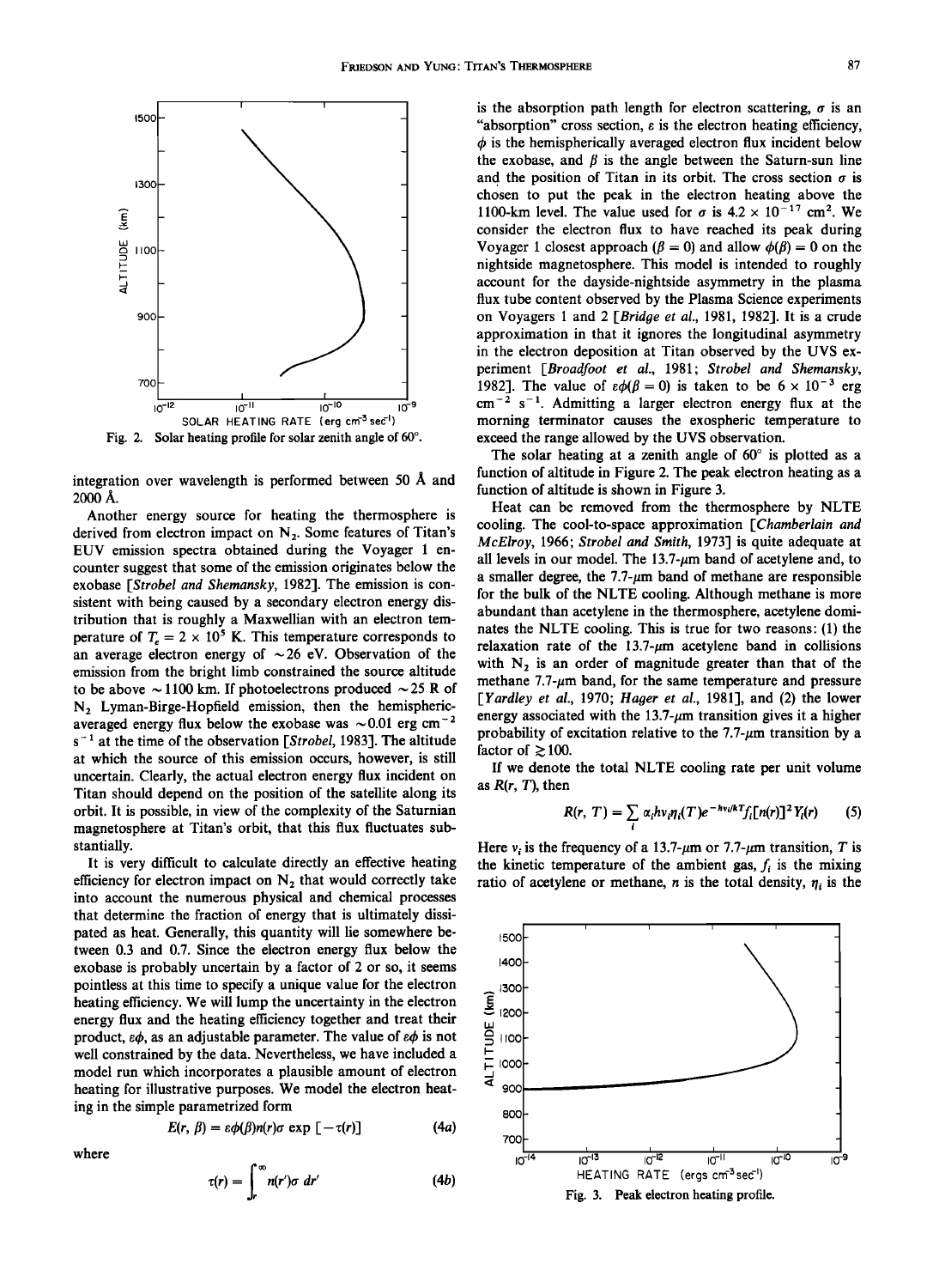collisional relaxation rate for the appropriate transition,  $\alpha_i$  is **the ratio of the statistical weights of the first excited state to**  the ground state, and  $Y_t$  is the net collisional bracket for the **transition.** For a transition whose optical depth is  $\leq 1\%$  of its **thermalization depth,**  $Y_i \approx 1$  **[Avrett and Hummer, 1965]. This is the case, at all altitudes of the model, for individual lines in**  the methane  $7.7-\mu m$  band. Some lines in the acetylene  $13.7-\mu m$ band, however, will have optical depths of  $\tau \sim 100$ , or as much as  $\sim$  10% of the thermalization depth, at the lowest altitudes of the model. For these lines the value of Y<sub>i</sub> may differ substantially from unity. The value of Y<sub>i</sub> for the strongest lines is **approximately 0.7 at the mesopause (740 km), and it decreases**  almost linearly to  $\sim 0.1$  at the lower boundary of the model **(680 km). We have determined, by numerical calculation, that**  the effect of setting  $Y_i = 1$  in equation (5) is to underestimate **the mesopause temperature by 7 K and to overestimate the lapse rate in the vicinity of the mesopause. (In particular, the temperature gradient at the lower boundary of the model, as shown in Figure 5, is slightly superadiabatic. Allowing Y• to differ from unity in equation (5) causes the lapse rate to**  become subadiabatic.) For simplicity, we have set  $Y_i = 1$  in **equation (5). Uncertainties associated with other aspects of the model are potentially more important.** 

The collisional relaxation rate of the  $13.7$ - $\mu$ m band of  $C_2H_2$ by N<sub>2</sub> has been determined at room temperature [*Hager et al.*, **1981]. We have not located any experimental data for this rate at other temperatures. Consequently, we have used data**  for the temperature dependence of  $C_2H_4$  vibrational relaxation in  $N_2$  [*Wang and Springer*, 1977] and expect that these **data should give an adequate description of the temperature**  dependence of the  $C_2H_2-N_2$  system. The collisional relaxation rate for  $C_2H_2-N_2$  is taken to be

$$
\eta_{\rm C_2H_2}(T) = 5.08 \times 10^{-14} T^{1/2} e^{-28/T^{1/3}} \, \rm cm^3/s \tag{6}
$$

The collisional relaxation rate of the CH<sub>4</sub> 7.7- $\mu$ m transition in **N2 is given by [Wang and Springer, 1977]** 

$$
\eta_{\text{CH}_4}(T) = 1.02 \times 10^{-13} T^{1/2} e^{-56} / T^{1/3} \text{ cm}^3/\text{s} \tag{7}
$$

**Heat is transported in the thermosphere by molecular con**duction. For the conductivity of  $N_2$  we use

$$
k_{\rm N_2}(T) = 42.7 T^{0.69} + 2.61 T - 355.6
$$
 (8)

**which fits the data to within 5% between 80 K and 500 K [Weast, 1967]. We neglect eddy heat conduction, since it is not clear to what extent the downward transport of heat due to eddies is able to balance or overcome the heat generated by viscous dissipation [\$choeberl et al., 1983' Walterscheid, 1981].** 

**Given the heating and cooling rates, we calculate the vertical temperature profile as a function of local time by solving the time-dependent heat transfer equation** 

$$
\rho C_P \frac{\partial T}{\partial t} - \frac{1}{r^2} \frac{\partial}{\partial r} \left( r^2 k_{N_2} (T) \frac{\partial T}{\partial r} \right) = H(r, t) + E(r, t) + R(r, T)
$$
\n(9)

where  $H(r, t)$  is the total solar heating rate,  $E(r, t)$  is the electron heating rate, and  $R(r, T)$  is the NLTE cooling rate. The specific heat at constant pressure,  $C_p$ , is used rather than  $C_V$  in equation (9) in order to take account of the general **expansion or contraction of constant-pressure surfaces in response to heating and cooling. This thermospheric "breathing" acts to reduce the diurnal temperature variation. Horizontal**  **conduction and dynamical advection of heat are neglected in equation (9). These processes must reduce horizontal and vertical temperature gradients in the thermosphere, so the diurnal amplitude predicted by equation (9) must be considered as an upper limit.** 

**Equation (9) must be supplemented with boundary conditions at the upper and lower boundaries of our model as well as with an initial temperature profile specified at a particular local time. The upper boundary condition is that the vertical temperature gradient must vanish above the exobase for all local times. We set the temperature to a constant value at the lower boundary, which occurs at an altitude of 680 km. Choosing the temperature at 680 km to be independent of time is supported by the scaling arguments presented in section 2. Numerical solution of equation (9) has shown that the vertical structure obtained at and above the mesopause is insensitive to the particular value chosen for the temperature at the lower boundary. Specifically, the vertical temperature profile was found to be the same for lower boundary temperatures in the range 100-160 K.** 

**To guess an initial temperature profile for the morning terminator, we impose a steady state profile with a slightly reduced heating efficiency to account for the thermal inertia of the system. The validity of the initial guess is determined by the degree to which the solution returns to the initial profile after one rotation. Below 860 km, where the diurnal temperature variation is expected to be negligible, the initial profile should be that associated with diurnally averaged heating conditions. A model run with diurnally averaged heating showed that the initial guess fulfilled this requirement.** 

**The density profile at each local time is found simultaneously with the temperature profile by integrating the equation of hydrostatic equilibrium. The density at the lower boundary is chosen in order that the vertical profile at the morning termi**nator predicts a density at 1270 km of  $2.6 \times 10^8$  cm<sup>-3</sup>, in **agreement with the UVS observation. The mixing ratios of the minor species are held fixed during the diurnal run.** 

**Equation (9) is integrated numerically by a finite difference relaxation technique. The vertical resolution is 8 km; hence there are at least six steps per scale height in the model. The validity of the numerical solutions is checked by requiring energy to be conserved both locally and globally.** 

# **4. RESULTS AND DISCUSSION**

**The vertical structure of the thermosphere is found through simultaneous solution of the heat transfer equation and the equation of hydrostatic equilibrium. The value of the total density at the lower boundary is fixed by the condition that the density at 1270 km on the morning terminator agrees with the UVS solar occultation observation.** 

**We have considered two model runs which differ only in the sources of heating for the thermosphere. Both models assume the rotation period of the thermosphere to be equal to Titan's orbital period (16 days). The first model considers the effects of solar heating alone, while the second introduces some amount of magnetospheric electron heating which might be representative of the conditions at Titan's orbit. The product**   $\varepsilon\phi(\beta=0)$  for the electron heating is taken to be  $6 \times 10^{-3}$  erg  $cm^{-2}$  s<sup>-1</sup>. For a hemispherically averaged electron energy flux below the exobase of  $0.01$  erg cm<sup>-2</sup> s<sup>-1</sup>, this corresponds to **an electron heating efficiency of 0.6. It must be emphasized here that the actual amount of electron heating at Titan and its diurnal variation are highly uncertain. The true value of**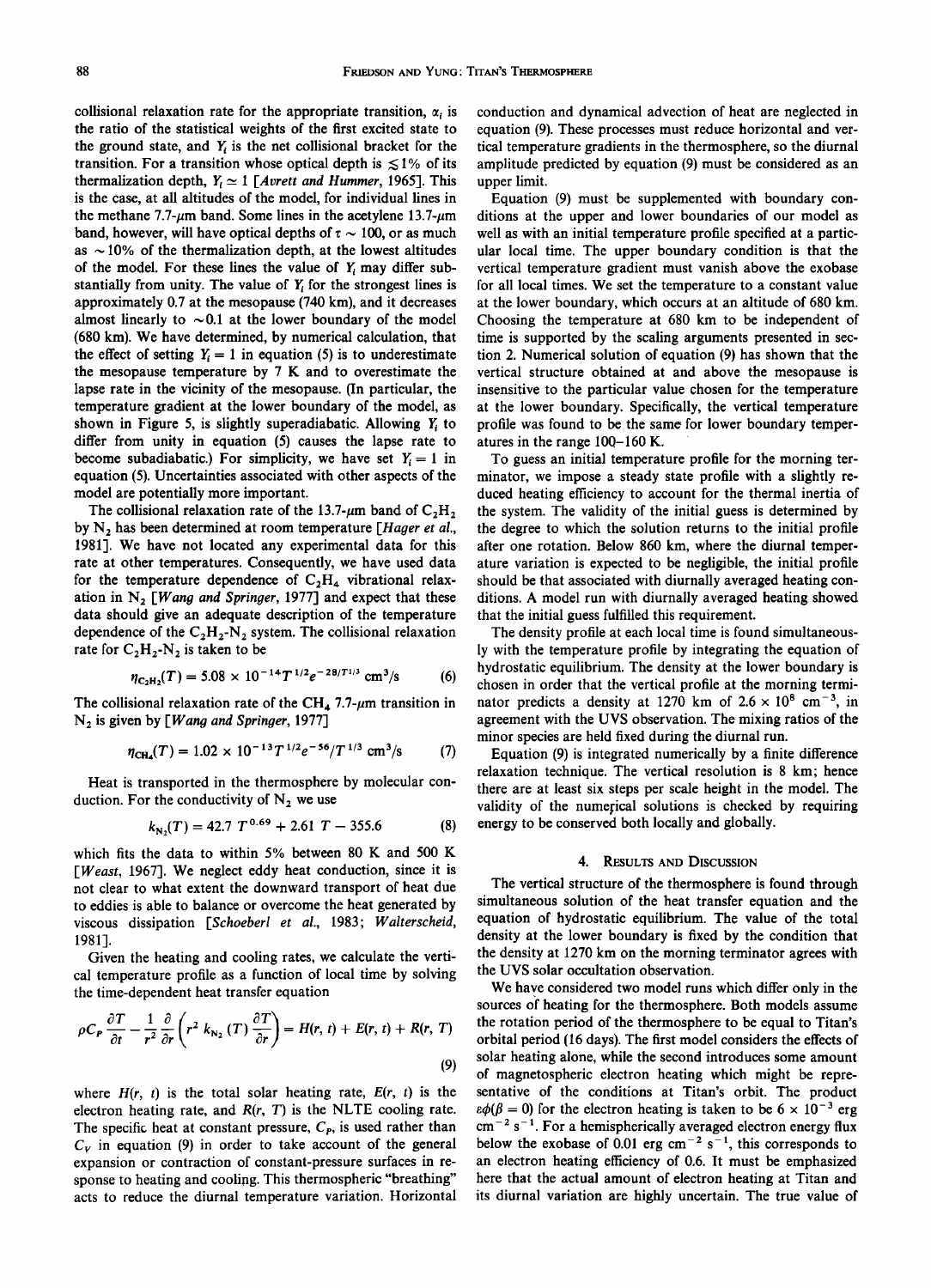

Fig. 4. Diurnal temperature variation at five altitudes, solar heat**ing only. The dashed curve for 1270 km is for the model which includes electron heating.** 

 $\epsilon\phi(\beta = 0)$  could be negligible, or it could be twice the value **used in the model. Our purpose in including this model is to determine what, if any, effect the inclusion of an electron heat source has on the conclusions we make in this study.** 

**Figure 4 shows the diurnal temperature variation at five altitudes when solar EUV radiation is the only source of heating. The data points shown on the curve for the 1270-km level represent the UVS solar occultation measurements at each terminator. The peak exospheric temperature is 216 K and**  occurs at  $\sim$  1600 hours local time, while the minimum of 159 K occurs at  $\sim$  0400 hours. The diurnal amplitude of the exospheric temperature is  $\Delta T \sim 30$  K. Also shown in Figure 4 is **the diurnal variation at 1270 km when electron heating is**  included. The peak exospheric temperature is  $\sim$  6 K warmer **for this case than for the solar heating case. Both models predict a temperature at 1270 km on the evening terminator which is 15 K warmer than the highest temperature allowed by the UVS observation. The dynamical response of the thermosphere or superrotation would be expected to reduce the diurnal amplitude of the temperature variation. Hence it is possible that winds or superrotation of the thermosphere could explain the discrepancy at the evening terminator.** 

**The diurnal average temperature and density profiles for solar heating only are shown in Figure 5. These profiles were found as solutions to the diurnal average of equation (9) and to the equation of hydrostatic equilibrium. In order to fit the observed density at 1270 km on the morning terminator, we**  find that the density at the mesopause must be  $n_m = 2.3$  $\times$  10<sup>12</sup> cm<sup>-3</sup>. The mesopause is located at an altitude of 736 km and is quite cold,  $T_m = 104$  K (110 K if we include opacity **effects; see equation (5)). The diurnally averaged exospheric temperature is 187 K. The diurnally averaged exospheric temperature is**  $\sim$  **10 K warmer than this when electron heating is included. The mesopause location and temperature are the** 

**same in both models and are therefore insensitive to the assumptions made concerning electron heating.** 

**Superrotation of the thermosphere would tend to reduce the amplitude of the diurnal variation and tend to increase the time lag of the response to the heating. If there is a diurnal temperature variation in the thermosphere, the average cooling rate at each level is greater than the cooling rate in a thermosphere with the same average temperature but no diurnal variation. This arises from the nonlinear dependence of the**  cooling rate on temperature. As a consequence, a superrotat**ing thermosphere with little diurnal temperature variation should exhibit a slightly higher diurnally averaged exospheric temperature than a slower rotator. In the limit where Titan's thermosphere is considered to rotate so fast as to not experience any diurnal variation, the average exospheric temper**ature is  $\simeq$  190 K when only solar heating is included. If these **models come close to describing the actual heating conditions at Titan, it appears unlikely that the exospheric temperature exceeds 225 K. A fluctuation in electron heating conditions (a local magnetospheric "storm," for example) could temporarily raise the exospheric temperature above this limit; however, the diurnal average of the exospheric temperature should stay below 225 K.** 

## **5. THE HYDROGEN TORUS**

**The neutral hydrogen torus orbiting Saturn has been re**ported to extend radially between  $8 R_s$  and  $25 R_s$  and to have a vertical half thickness of  $6-8$   $R_s$  [Sandel et al., 1982]. It is **interesting to consider to what extent the morphology of the torus is determined by simple Jeans escape of hydrogen from Titan.** 

**In order to understand the torus geometry it is necessary to know first whether or not collisions between atoms are important to the dynamics of the cloud. Recent data of the flux of neutral particles, detected by the low-energy charged particle detector aboard Voyager 2 during the preencounter phase,**  have been used to set an upper limit of 100 cm<sup>-3</sup> for the total **neutral density in the torus (W. H. Ip, unpublished data, 1982).**  The mean free time for collisions,  $\tau_c$ , is of order  $\tau_c \sim (n\sigma v)^{-1}$ , where *n* is the torus density,  $\sigma$  is the collisional cross section, **and v is the average relative velocity between atoms. The rela-**



**Fig. 5. Diurnal average temperature (solid curve) and density (dashed curve) profiles for solar heating.**